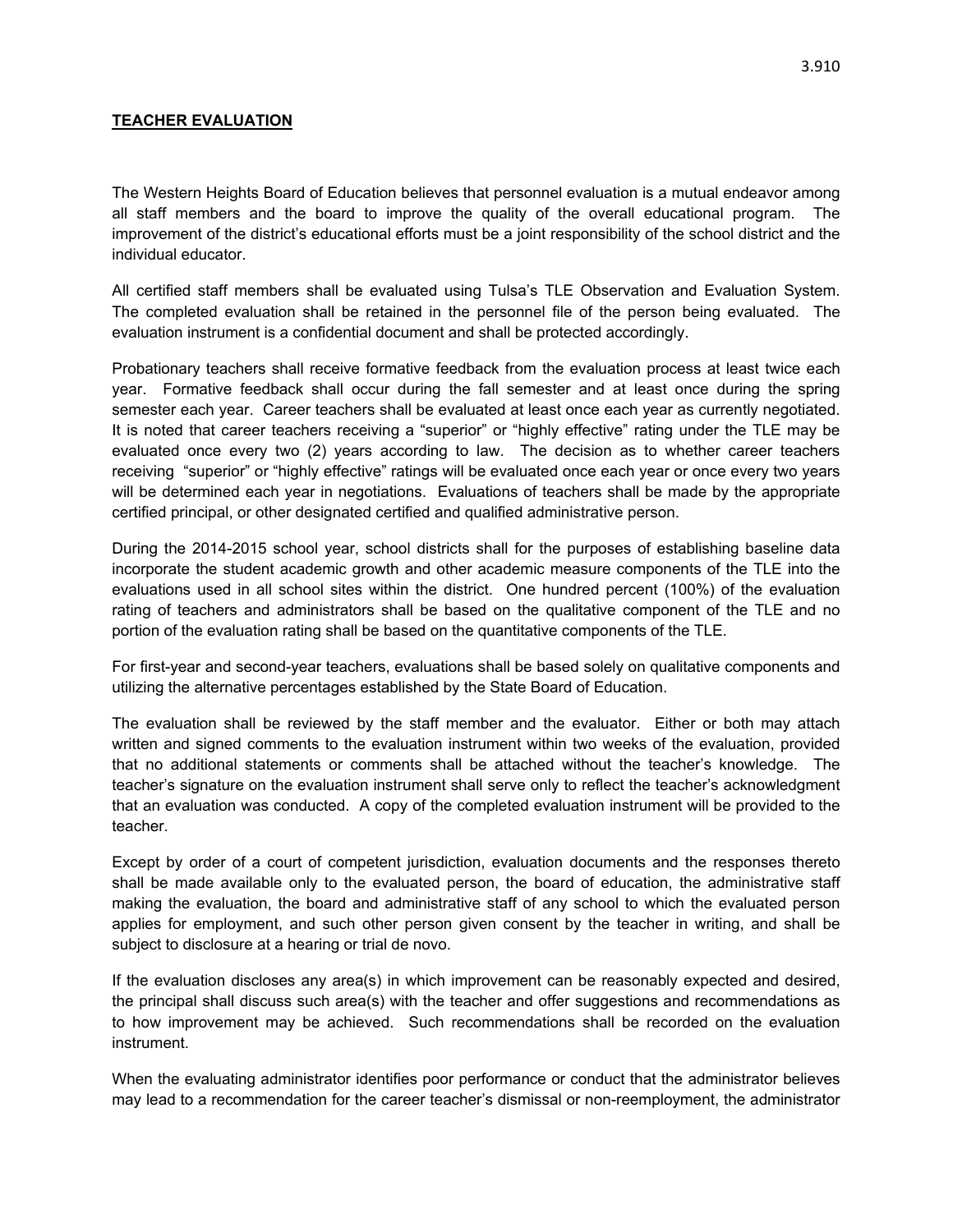will admonish the teacher in writing and make reasonable effort to assist the teacher in correcting the poor performance or conduct and establish a reasonable time for improvement not to exceed two months.

If the career teacher does not correct the poor performance or conduct cited in the admonition within the time specified, the administrator shall make a recommendation to the superintendent for the dismissal or non-reemployment of the teacher. A probationary teacher will receive a plan of improvement if inadequate teaching performance exists.

The board shall review this evaluation policy on an annual basis following consultation or involvement by representatives selected by the teachers in this district. The form on page 3 of this policy will be used to document annual review.

Adopted: 11-10-2014